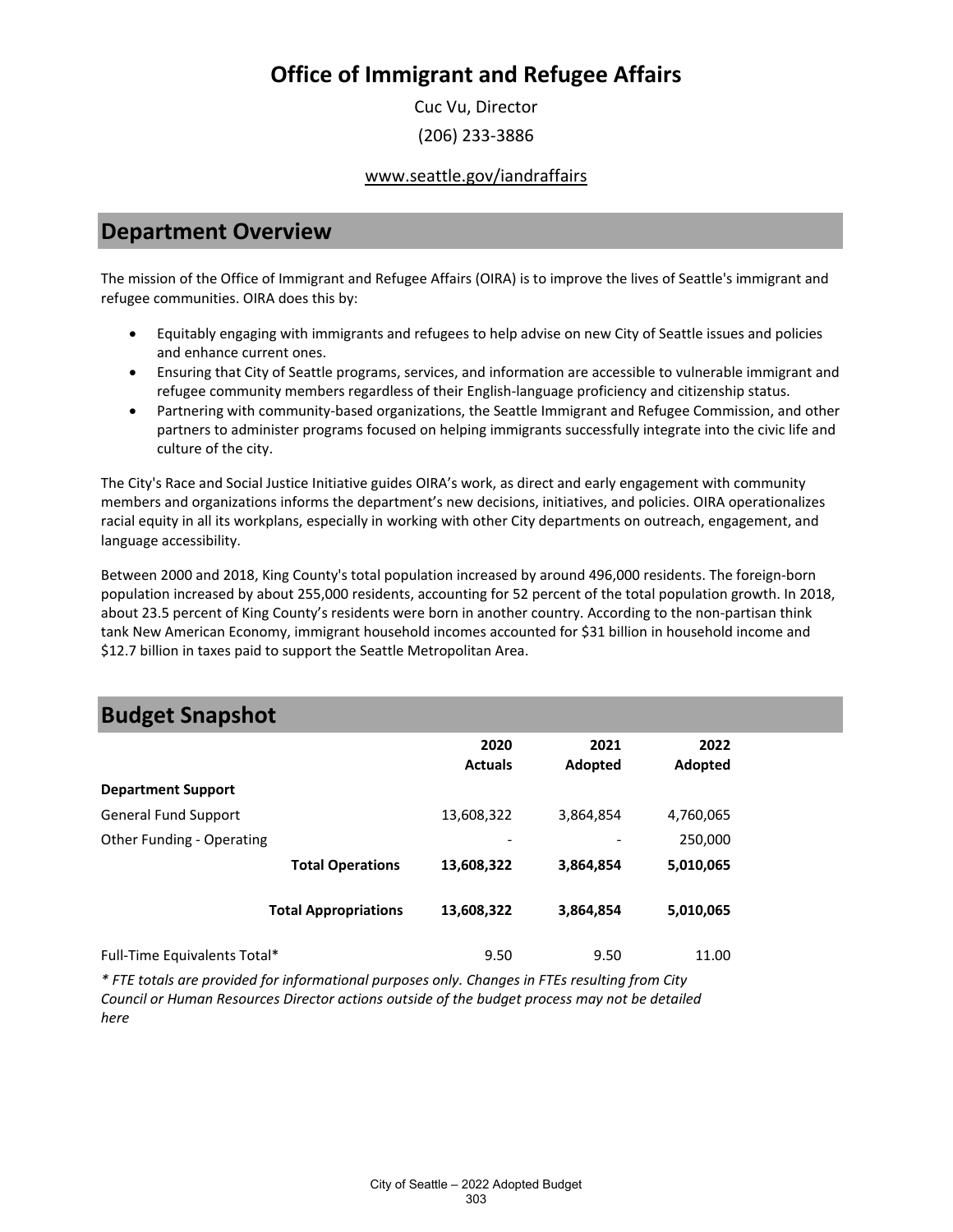### **Budget Overview**

During the COVID-19 pandemic, OIRA's Language Access program modeled what a highly effective centralization of language access Citywide could look like, expanding support to other departments as well as directly providing translation services and recommendations on in-language outreach. OIRA responded to the urgent need to produce materials in many languages accessible to immigrant and refugee community members to help them navigate COVID restrictions and information and access relief resources. The 2022 Adopted Budget increases support for the City's Language Access needs, so that OIRA may maintain these gains and further expand language access support to departments.

The 2021 Adopted Budget paused the Immigrant Family Institute (IFI) due to public health restrictions placed on indoor gatherings. The 2022 Budget includes funding to resume IFI activities in a virtual format.

#### **City Council Changes to the Proposed Budget**

In the 2021 Adopted Budget, Council added one-time funding for the Legal Defense Network (LDN). The Council made that increased funding to the Legal Defense Network ongoing in the 2022 Adopted Budget and added additional one-time funds to expand the program.

In addition, the City Council amended the 2022 Proposed Budget by reallocating \$70.7 million of one-time federal Coronavirus Local Fiscal Recovery Act (CLFR) Funds to revenue replacement in the General Fund. This action allows for the reallocation of funds in the Jumpstart Payroll Expense Tax (PET) Fund for purposes outlined in Ordinance 126393. The \$250,000 allocation for workforce development support to low-income immigrant and refugee adults will now be funded by PET. Full revenue replacement details can be found in the Seattle Rescue Plan chapter. See the Council Changes section for more details.

### **Incremental Budget Changes**

### **Office of Immigrant and Refugee Affairs**

|                                                    | <b>Dollars</b> | <b>FTE</b> |
|----------------------------------------------------|----------------|------------|
| 2021 Adopted Budget                                | 3,864,854      | 9.50       |
| <b>Baseline</b>                                    |                |            |
| <b>Baseline Adjustments for Personnel Costs</b>    | 31,230         |            |
| Citywide Adjustments for Standard Cost Changes     | 64,325         |            |
| <b>Proposed Operating</b>                          |                |            |
| Language Premium Staff Stipend                     | 12,000         |            |
| Language Access and Contracting Capacity           | 246,656        | 1.50       |
| Re-employment Pathways for Immigrants and Refugees | 250,000        |            |
| <b>Proposed Technical</b>                          |                |            |
| Restore Immigrant Family Institute funding         | 70,000         |            |
| Remove one-time increase to Legal Defense Fund     | (190,000)      |            |

#### **Council**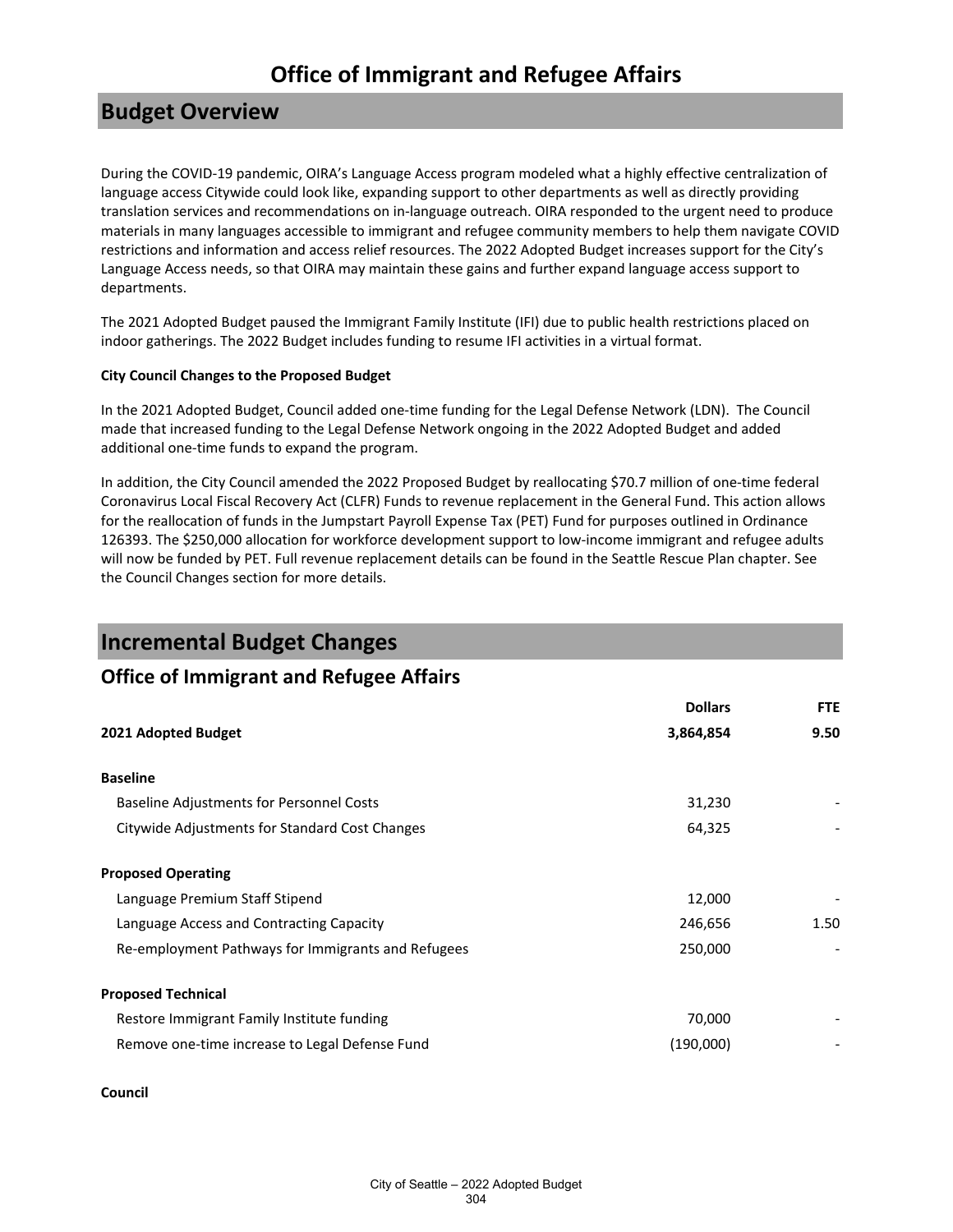| Restore JumpStart Fund expenditures to the amounts and purposes proscribed in -<br>Ordinance 126393 |             |       | $\overline{\phantom{0}}$ |      |
|-----------------------------------------------------------------------------------------------------|-------------|-------|--------------------------|------|
| Legal Defense Network Expansion                                                                     |             |       | 661.000                  |      |
| <b>Total Incremental Changes</b>                                                                    |             |       | \$1,145,211              | 1.50 |
| <b>Total 2022 Adopted Budget</b>                                                                    | \$5,010,065 | 11.00 |                          |      |

## **Description of Incremental Budget Changes**

|                                                 | <b>Baseline</b>                                                                                                                                                                                                           |  |
|-------------------------------------------------|---------------------------------------------------------------------------------------------------------------------------------------------------------------------------------------------------------------------------|--|
| <b>Baseline Adjustments for Personnel Costs</b> |                                                                                                                                                                                                                           |  |
| Expenditures                                    | \$31,230                                                                                                                                                                                                                  |  |
|                                                 | This centrally administered change adjusts appropriations to restore the annual wage increase for non-represented<br>Executives, Managers and Strategic Advisors, which was forgone in 2021 due to financial constraints. |  |
| Citywido Adjustments for Standard Cost Changes  |                                                                                                                                                                                                                           |  |

### **Citywide Adjustments for Standard Cost Changes**

| Expenditures | \$64,325 |
|--------------|----------|
|--------------|----------|

Citywide technical adjustments made in the baseline phase reflect changes to internal services costs, including rates from the Department of Finance & Administrative Services, Seattle Information Technology Department, Seattle Department of Human Resources, and for healthcare, retirement, and industrial insurance charges for the department. These adjustments reflect initial assumptions about these costs and inflators early in the budget process.

#### **Proposed Operating**

| Language Premium Staff Stipend |          |
|--------------------------------|----------|
| Expenditures                   | \$12,000 |

This item increases ongoing appropriation authority for language services stipends. Per the Coalition of City Unions collective bargaining agreement, City employees who are multilingual and provide language services, such as interpretation and translation, to communicate with clients and/or other employees in business-related situations are now eligible for a monthly language premium stipend. The amounts in the 2022 budget are estimates based on the eligible employees from 2021.

#### **Language Access and Contracting Capacity**

| Expenditures        | \$246,656 |
|---------------------|-----------|
| Position Allocation | 1.50      |

This item increases funding to support language access functions that will increase meaningful access for speakers of languages other than English to Seattle programs and services. The funding adds two positions, the first of which is a Language Access Specialist who will work with the existing specialist in supporting City departments to develop internal Language Access Plans and improve their communication with different communities. This position will also actively work with translators in the community to create linguistically accessible materials for the City. The second is a half-time position which will support OIRA's procurement and contracting needs generally and as it relates to language access needs. Lastly, this funding covers the operating costs of a City-wide cloud-based, computer-assisted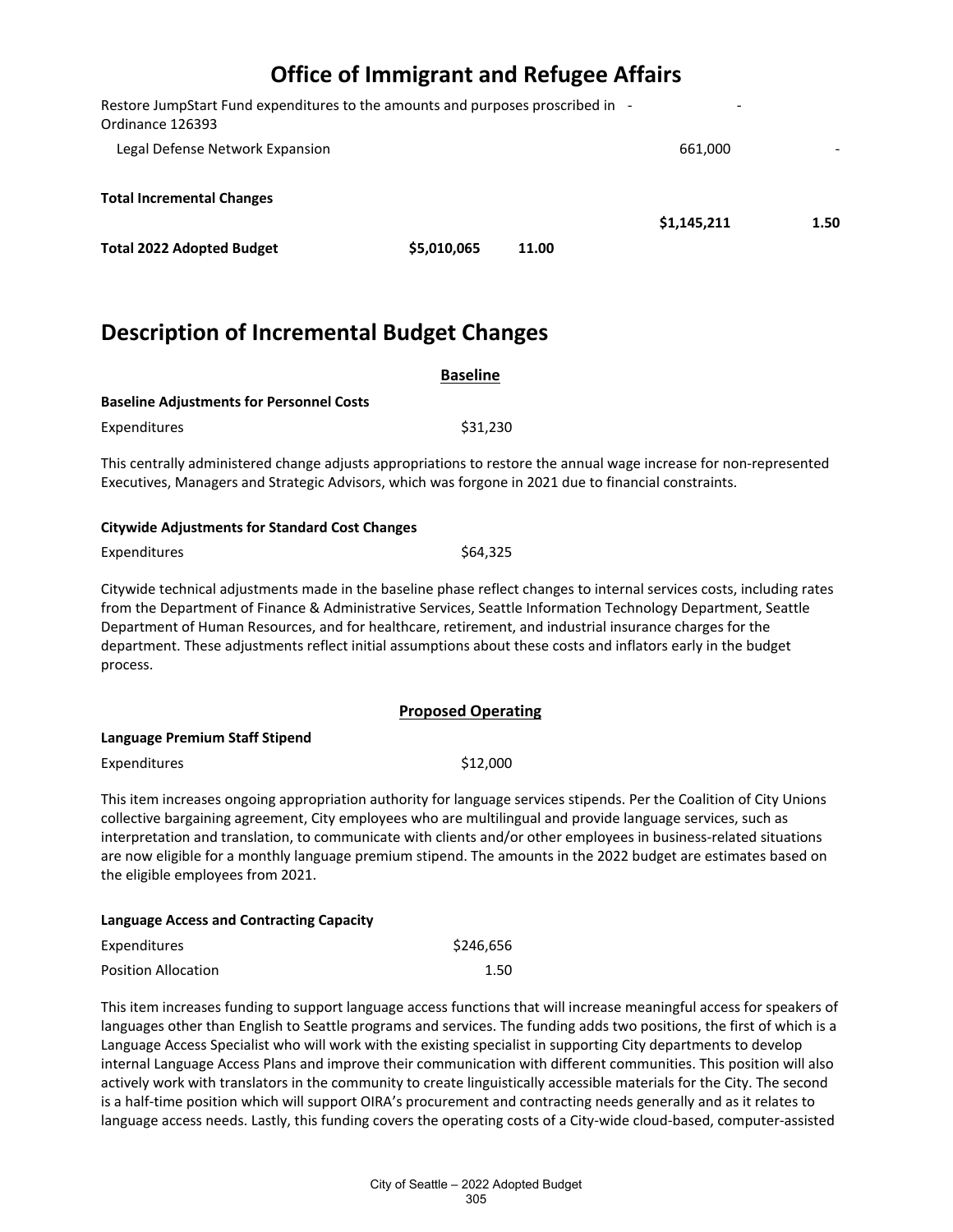translation tool (SmartCAT). This tool will help facilitate City departments' translation requests and will serve as a repository and reference of translated content.

#### **Re-employment Pathways for Immigrants and Refugees**

Expenditures \$250,000

The Council made changes to the funding source for this item in the Adopted Budget. Refer to the Council Changes section below. The proposed budget description follows:

This item addresses the negative economic impact of the pandemic on low-wage, limited-English-proficiency immigrant and refugee adults, further investing in their digital skill-building and device ownership through the Ready to Work (RTW) program. This further expands opportunities for educational and training pathways to help program participants obtain family-wage jobs.

#### **Proposed Technical**

#### **Restore Immigrant Family Institute funding**

Expenditures \$70,000

The 2021 Adopted Budget suspended funding for the Immigrant Family Institute (IFI) in 2021 because the in-person nature of the programming was not compatible with pandemic social distancing requirements. This item restores funding in the 2022 Budget with the intent to resume programming for the IFI. The IFI is an 8-week program that brings together immigrant and refugee families and Seattle police officers to improve understanding and build relationships.

#### **Remove one-time increase to Legal Defense Fund**

 $Expenditures$   $\zeta(190,000)$ 

The Council maintained ongoing funding for this item in the Adopted Budget. Refer to the Council Changes section below. The proposed budget description follows:

The Council added one-time funding to the Legal Defense Network in 2021 to restore its funding to 2020 levels. This is a technical item that removes the one-time increase of \$190,000. During the 2022 Council budget process, this one-time increase to the LDN was made ongoing. See the Council changes section for more details.

#### **Council**

#### **Restore JumpStart Fund expenditures to the amounts and purposes proscribed in Ordinance 126393**

Expenditures

This Council change aligns JumpStart Fund expenditures with the JumpStart Payroll Expense Tax Fund ("JumpStart (JS) Fund") policies, passed by Council in July 2021 through Ordinance 126393, and aligns community-led investments with one-time resources. In OIRA, this change shifts \$250,000 of funding for workforce development from the General Fund to the Payroll Expense Tax.

#### **Legal Defense Network Expansion**

Expenditures \$661,000

The Legal Defense Network was established in 2017 to provide legal services to immigrants in removal proceedings, or at risk of removal. In 2021, the City invested \$1 million in the program, including \$193,000 of one-time funds. The 2022 Proposed Budget included \$827,000 for the program. This Council Budget Action adds \$661,000 for the Legal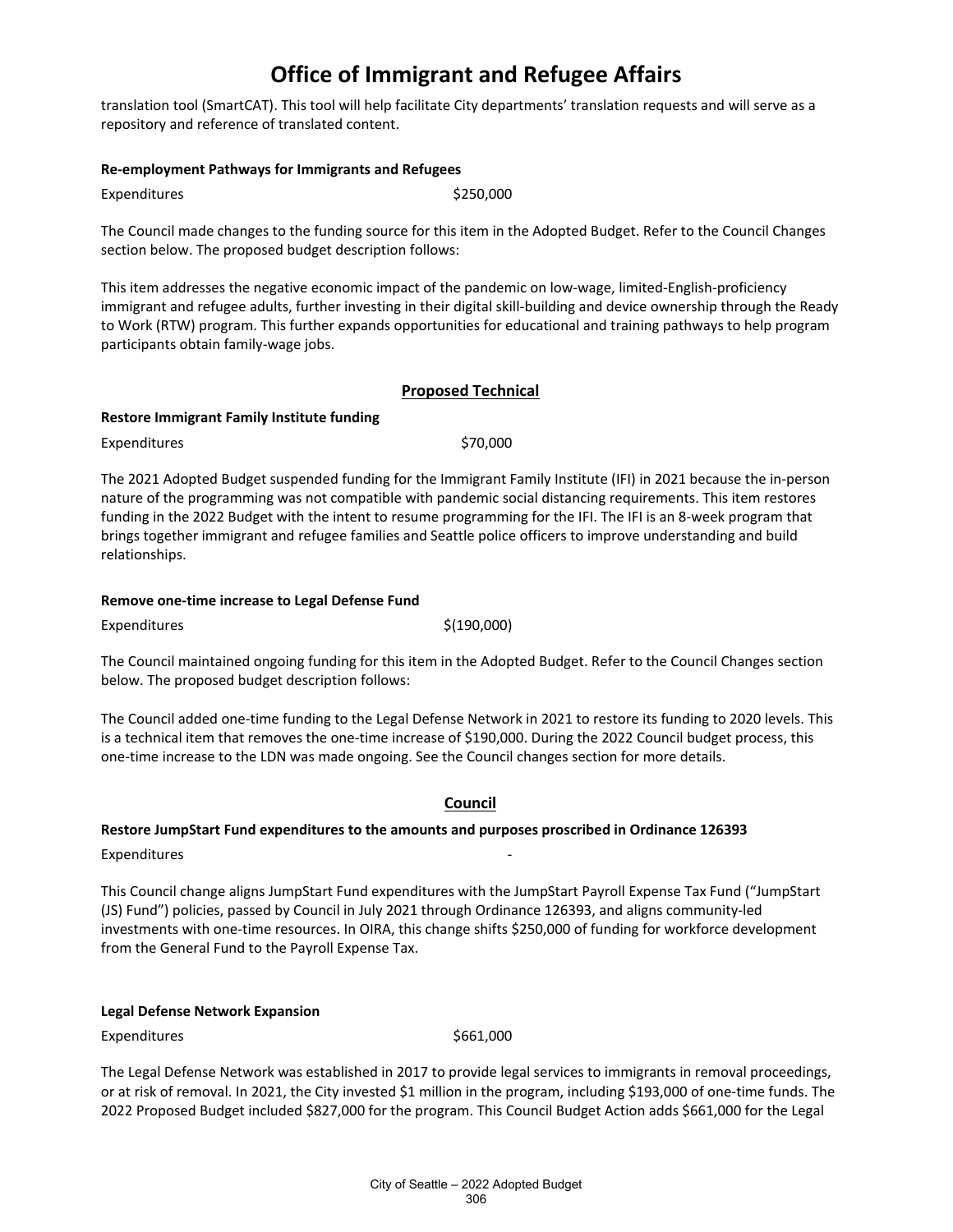Defense Network bringing the City's total 2022 investment to \$1.49 million. The additional funds (1) restore and make ongoing the additional \$190,000 allocated in 2021, (2) add \$71,000 for an inflationary adjustment for contracted providers and (3) add \$400,000 of one-time funds to expand the program and increase services.

### **Expenditure Overview**

|                                                              | 2020           | 2021      | 2022      |
|--------------------------------------------------------------|----------------|-----------|-----------|
| <b>Appropriations</b>                                        | <b>Actuals</b> | Adopted   | Adopted   |
| OIRA - BO-IA-X1N00 - Office of Immigrant and Refugee Affairs |                |           |           |
| 00100 - General Fund                                         | 13,608,322     | 3,864,854 | 4,760,065 |
| 14500 - Payroll Expense Tax                                  |                |           | 250,000   |
| Total for BSL: BO-IA-X1N00                                   | 13,608,322     | 3,864,854 | 5,010,065 |
| <b>Department Total</b>                                      | 13,608,322     | 3,864,854 | 5,010,065 |
| Department Full-Time Equivalents Total*                      | 9.50           | 9.50      | 11.00     |

*\* FTE totals are provided for informational purposes only. Changes in FTEs resulting from City Council or Human Resources Director actions outside of the budget process may not be detailed here*

### **Budget Summary by Fund Office of Immigrant and Refugee Affairs**

|                               | 2020<br><b>Actuals</b>       | 2021<br>Adopted | 2022<br>Adopted |
|-------------------------------|------------------------------|-----------------|-----------------|
| 00100 - General Fund          | 13,608,322                   | 3,864,854       | 4,760,065       |
| 14500 - Payroll Expense Tax   | $\qquad \qquad \blacksquare$ |                 | 250,000         |
| <b>Budget Totals for OIRA</b> | 13,608,322                   | 3,864,854       | 5,010,065       |

# **Revenue Overview**

#### **2022 Estimated Revenues**

| <b>Account</b><br>Code      | <b>Account Name</b>                      | 2020<br><b>Actuals</b> | 2021<br>Adopted | 2022<br>Adopted |
|-----------------------------|------------------------------------------|------------------------|-----------------|-----------------|
| 331110                      | <b>Direct Fed Grants</b>                 | 446,598                | 650,200         | 650,200         |
| 334010                      | <b>State Grants</b>                      | 721,169                |                 |                 |
| 337010                      | Grants & Contr From Local Govt           | 75,643                 |                 |                 |
| 337080                      | Other Private Contrib & Dons             | 12,429                 |                 |                 |
|                             | Total Revenues for: 00100 - General Fund | 1,255,839              | 650,200         | 650,200         |
| <b>Total OIRA Resources</b> |                                          | 1,255,839              | 650,200         | 650,200         |